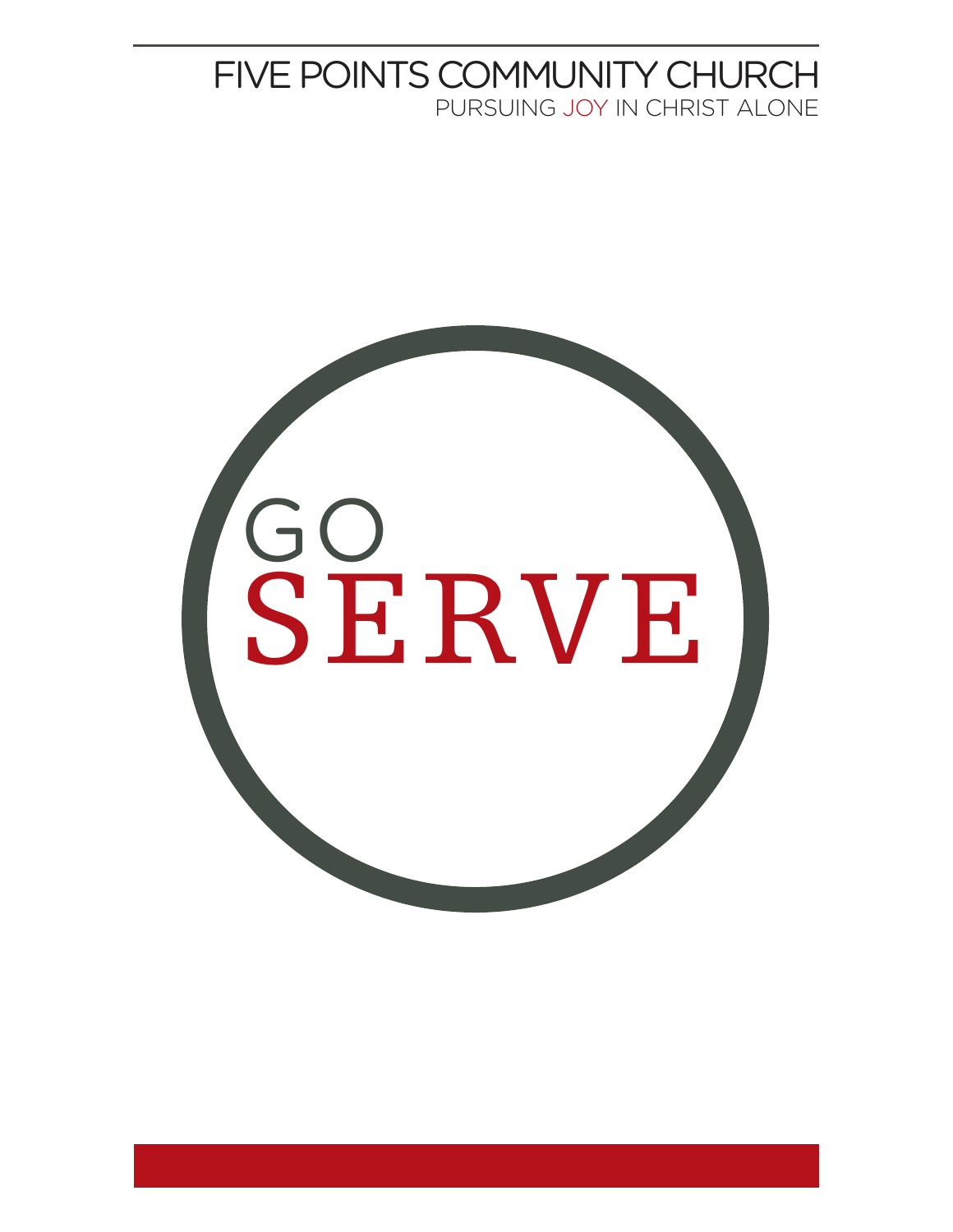# SERVE

God gives His people a vast array of passions, skill sets, and gifts for the gospel-centered purposes of worship, edification of Jesus' disciples in community, and the communication of His glory as those disciples are on mission. Here at Five Points, you'll find many different opportunities for service in our various ministries to make your joy complete through sharing it with others. If you don't find something that is a fit or would like more information about any of these roles, contact the church office or send an email to [serve@5pointscc.org](mailto:serve@5pointscc.org).

## WORSHIP

### Instrumentalists, Vocalists, & Choral Singers

 ROLE: Lead in worship through song at various gatherings of the church with undistracting excellence. GIFTS: Musically gifted, humility, joy, selfless TIME & CONTACT: Sunday mornings, special events Nowell Manus [\(nowellmanus@gmail.com\)](mailto:nowellmanus@gmail.com)

### Welcome Team: Usher

 ROLE: Assist guests in the practical needs of finding their way around the building, locating a place to sit, and helping facilitate our Sunday morning service. GIFTS: Service, initiative taker, hospitality TIME & CONTACT: Sunday mornings Wes Williams [\(wlwcsw@sbcglobal.net\)](mailto:wlwcsw@sbcglobal.net)

## Welcome Team: Information Table Staffer

 ROLE: Be available to answer a variety of questions about the church in a winsome and concise manner. GIFTS: Service mentality, desire to learn, hospitality TIME & CONTACT: Sunday mornings Christy Ingalsbe ([cingalsb@yahoo.com\)](mailto:cingalsb@yahoo.com)

## Welcome Team: Greeter

 ROLE: Serve as a first point of contact for all guests with a special view to welcome those who are new. GIFTS: People person, joy in meeting new people TIME & CONTACT: Sunday mornings Christy Ingalsbe ([cingalsb@yahoo.com\)](mailto:cingalsb@yahoo.com)

## AV Volunteer

 ROLE: Help run the live audio and visual elements of Sunday morning service and special events. GIFTS: Enjoy "behind the scenes" service, computer competency TIME & CONTACT: Sunday mornings, special events Sam Marton ([svmarton@aol.com\)](mailto:svmarton@aol.com)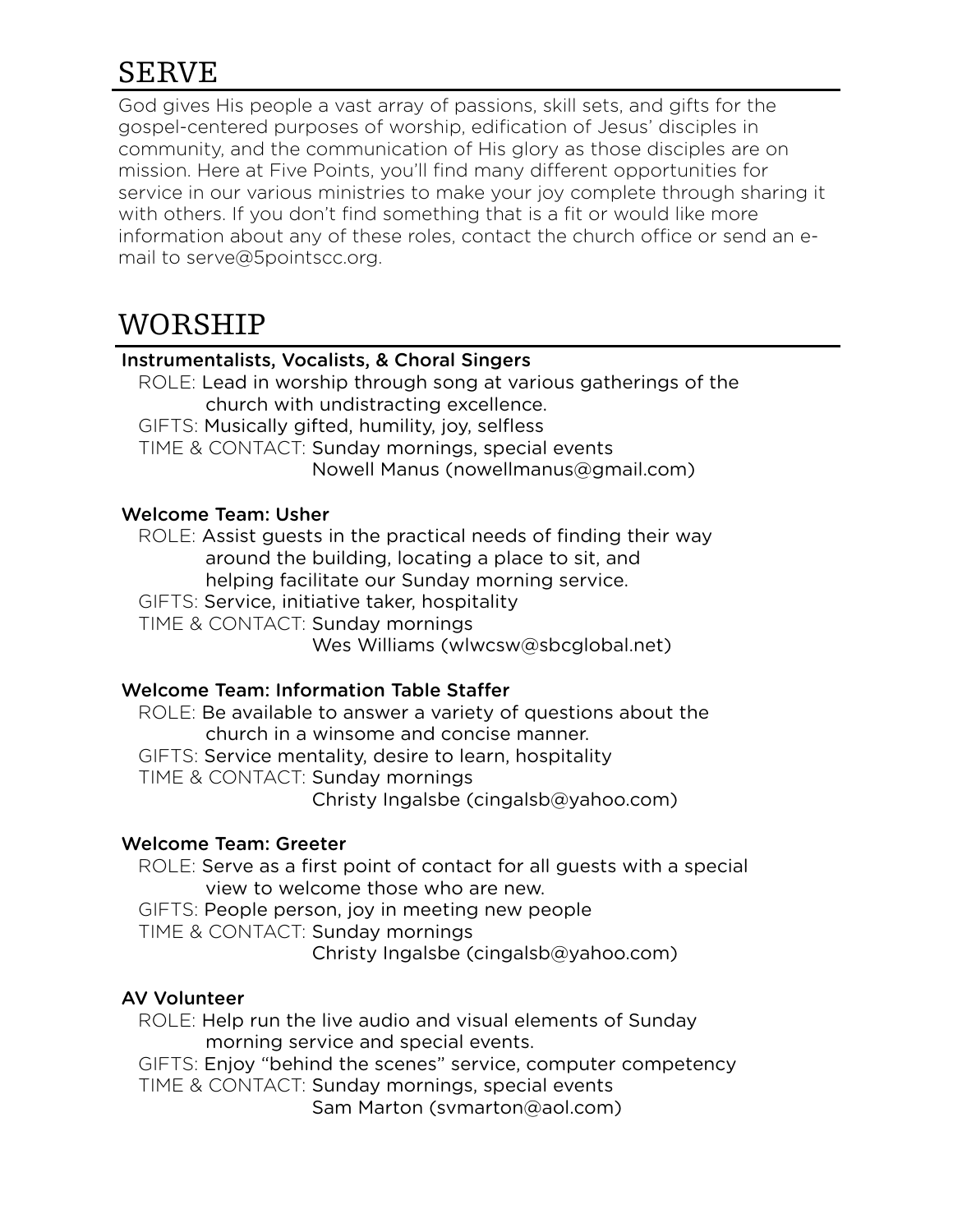#### Saturday Setup Team Member

 ROLE: Work with others to transform our gym into a sanctuary. GIFTS: Manual labor, service TIME & CONTACT: Saturday mornings; Eric Hutchenreuther [\(emhutchenreuther@hotmail.com](mailto:emhutchenreuther@hotmail.com))

#### Lord's Supper Preparer

 ROLE: Prepare and arrange the elements on Sundays we take communion. GIFTS: Service TIME & CONTACT: Sunday mornings Leah Morse ([lfm1968@aol.com](mailto:lfm1968@aol.com))

#### Baptism Assistant

 ROLE: Serve those being baptized by assisting them with robes and towels.

GIFTS: Service, hospitality

 TIME & CONTACT: 1 Sunday morning or Wednesday evening per quarter; Leah Morse ([lfm1968@aol.com](mailto:lfm1968@aol.com))

#### Prayer Team Member

 ROLE: Join others in praying during the Sunday service for the Gospel to go forth and for people's joy to be rooted in the person and work of Christ.

GIFTS: Prayer, passion for people

TIME & CONTACT: Sunday mornings

Jim Novell [\(vaskerj@aol.com\)](mailto:vaskerj@aol.com)

There are varieties of gifts, but the same Spirit; and there are varieties of service, but the same Lord; and there are varieties of activities, but it is the same God who empowers them all in everyone. To each is given the manifestation of the Spirit for the common good.

I Corinthians 12:4-7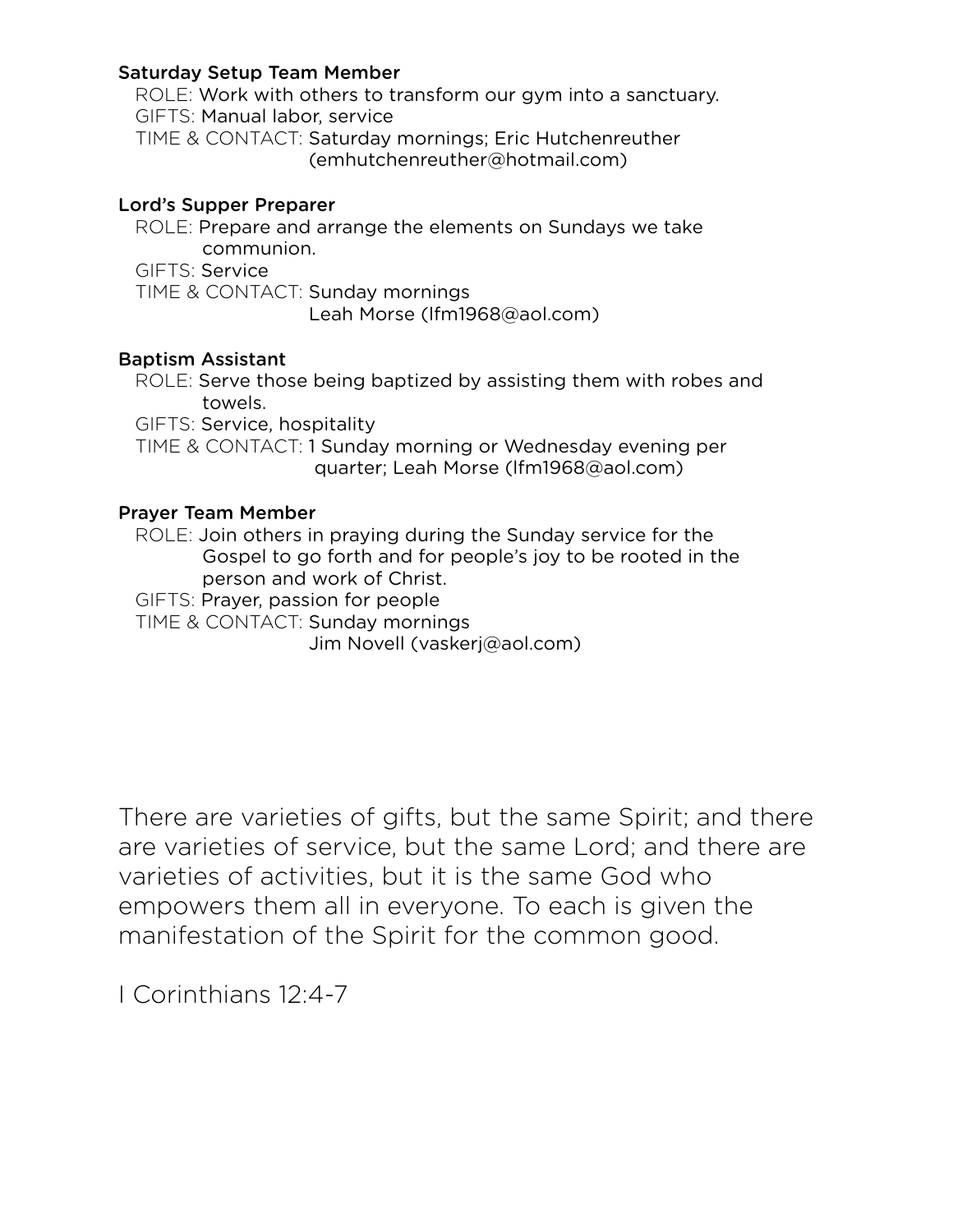## COMMUNITY

### Children's Class Teacher

 ROLE: Prepare and teach the provided curriculum such that children can understand and find their joy in Jesus.

helping facilitate our Sunday morning service.

 GIFTS: Love for children, evident joy, be 18 years of age or older TIME & CONTACT: Sunday mornings, Wednesday evenings Julie Pittenturf ([julie@5pointscc.org](mailto:julie@5pointscc.org))

## Children's Classroom Volunteer

 ROLE: Assist the class teacher by caring for children and helping to point them towards finding joy in Jesus.

 GIFTS: Love for children, evident joy, be 18 years of age or older TIME & CONTACT: Sunday mornings, Wednesday evenings Julie Pittenturf ([julie@5pointscc.org](mailto:julie@5pointscc.org))

## Resolved: Student Ministry Volunteer

 ROLE: Partner with parents in discipling young people in Jr. & Sr. High School, that they may find their joy in Christ alone. GIFTS: Discipleship, energy, commitment TIME & CONTACT: Sunday mornings, Wednesday evenings, special events; Mark Kakkuri ([markkakkuri@gmail.com](mailto:markkakkuri@gmail.com)) & Jim Gardner ([jameshgardner@gmail.com\)](mailto:jameshgardner@gmail.com)

## Volunteer Counselor

 ROLE: Are you a trained biblical counselor or do you aspire to help others find hope in seeing Christ clearly? Contact us to see how you can be involved.

GIFTS: Care, discipleship

TIME & CONTACT: Various

Pastor Tim Gosselin [\(tim@5pointscc.org](mailto:tim@5pointscc.org))

## Church Communication & Media Volunteer

 ROLE: If you are skilled in strategizing, developing, and implementing different mediums of communication or are gifted in various visual arts (e.g., photography, film, design), help us communicate more effectively and beautifully.

GIFTS: Service, artistic, organization, detail-oriented

TIME & CONTACT: Various

Ben O'Shea [\(ben@5pointscc.org](mailto:ben@5pointscc.org))

## Meal Train Ministry

 ROLE: Provide meals for those who recently have had a baby, are in hospital, or are facing some other hardship and would be blessed and helped by a meal.

GIFTS: Hospitality, cooking, service

TIME & CONTACT: Various

Karen Houston [\(karen@5pointscc.org\)](mailto:karen@5pointscc.org)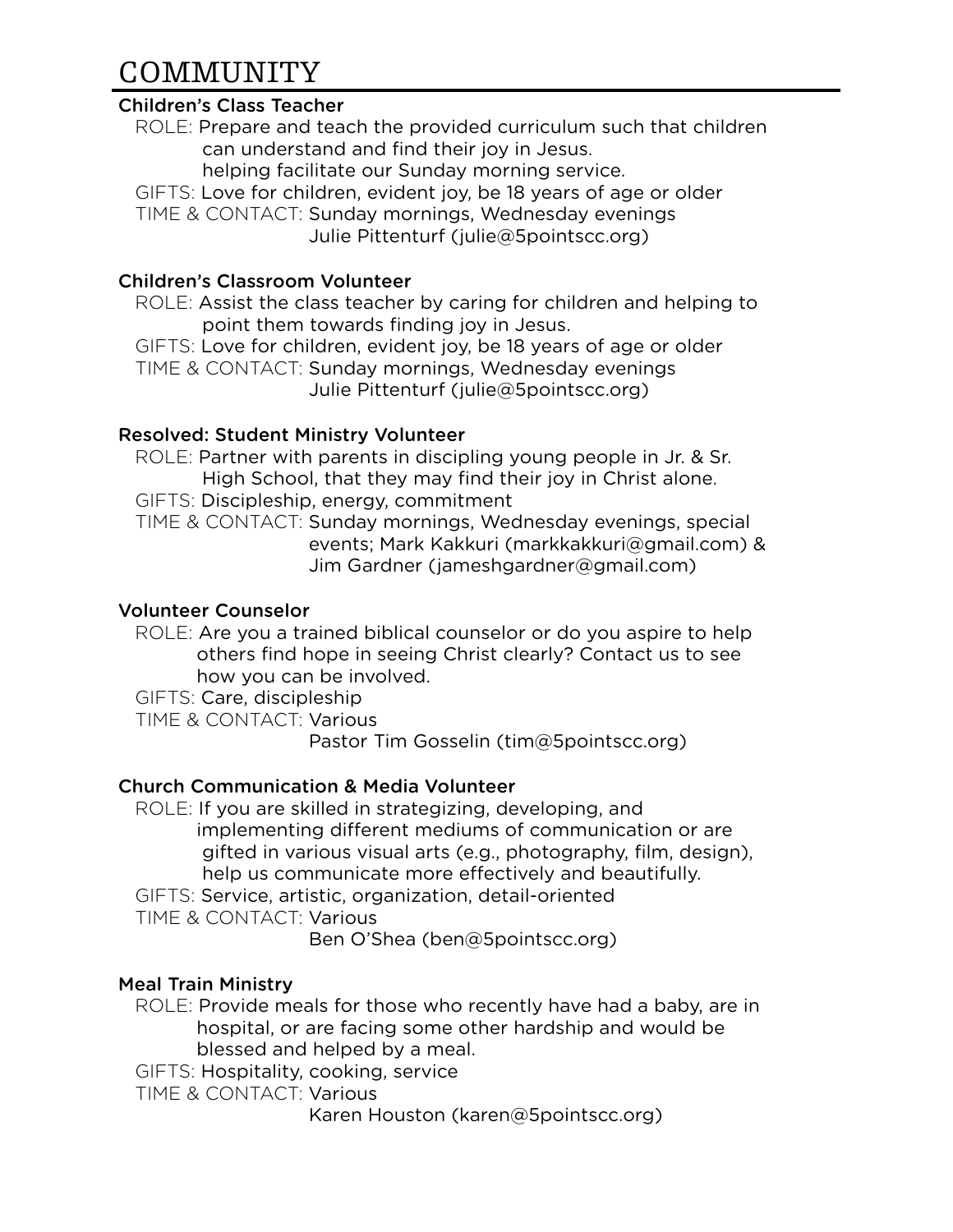#### Event Preparation

- ROLE: Assist our deaconesses in preparing food and decorations for special events like all-church meals and funerals.
- GIFTS: Service, hospitality

TIME & CONTACT: Various

Karen Beckmann ([karen.l.beckmann@gmail.com](mailto:karen.l.beckmann@gmail.com))

#### Benevolence Volunteer

 ROLE: Caring for those in need by providing financial counseling, auto repair service, or helping with other practical needs using your unique gifts and resources.

 GIFTS: Financial management, auto repair, service, home maintenance

TIME & CONTACT: Various

Ben O'Shea [\(ben@5pointscc.org](mailto:ben@5pointscc.org))

## MISSION

#### Petra Basketball

 ROLE: Come play pick-up basketball with other men from the neighboring communities, getting to know them with the ultimate aim that they find their joy in Christ alone.

GIFTS: Love for sports, energy, discipleship

TIME & CONTACT: Mondays from 7-10pm

Dan Knapper [\(dbknapper@gmail.com\)](mailto:dbknapper@gmail.com)

## Prison & Jail Ministry

 ROLE: Meet with and disciple inmates on an on-going basis at the Huron Valley Correctional Facility and Oakland County Jail. GIFTS: Compassion, discipleship, evangelistic

TIME & CONTACT: Various

 Betty Dymond [\(bettydymond@5pointscc.org](mailto:bettydymond@5pointscc.org)) & Dan Schwartz ([dan.schwartz@sbcglobal.net\)](mailto:dan.schwartz@sbcglobal.net)

## Friends Group

 ROLE: Develop relationships with people with disabilities and their caregivers.

GIFTS: Compassion, mercy, discipleship

TIME & CONTACT: Wednesday evenings

Lois Trimm [\(loistrimm@yahoo.com](mailto:loistrimm@yahoo.com))

## House of Jacob

 ROLE: Help distribute food or serve as needed in various capacities within our ministry that aims to provide physical food for those in need with a constant view to providing heavenly food (John 6:35).

GIFTS: Compassion, service, organization

TIME & CONTACT: Various

Carolyn Stickney [\(cjstickney@comcast.net\)](mailto:cjstickney@comcast.net)